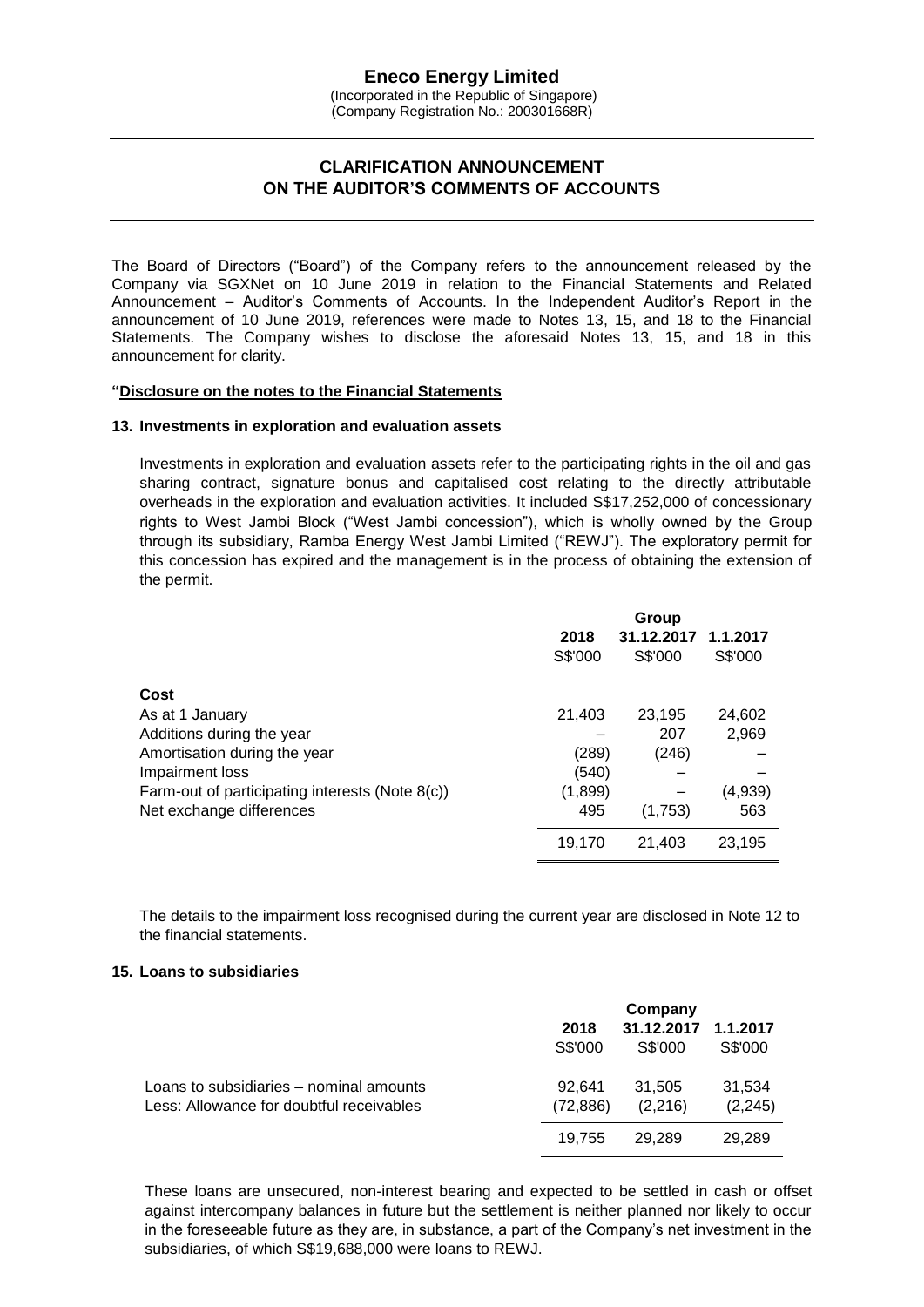- Clarification Announcement on the Auditor's Comments of Accounts

The movement of the allowance account used to record the impairment is as follows:

|                                                               | 2018<br>S\$'000       | 2017<br>S\$'000       |
|---------------------------------------------------------------|-----------------------|-----------------------|
| At 1 January<br>Allowance for the year<br>Exchange difference | 2.216<br>70,617<br>53 | 2,245<br>141<br>(170) |
| At 31 December                                                | 72,886                | 2.216                 |

# **18. Other receivables**

|                               |         | Group      |               |         | Company    |          |
|-------------------------------|---------|------------|---------------|---------|------------|----------|
|                               | 2018    | 31.12.2017 | 1.1.2017      | 2018    | 31.12.2017 | 1.1.2017 |
|                               | S\$'000 | S\$'000    | S\$'000       | S\$'000 | S\$'000    | S\$'000  |
|                               |         |            |               |         |            |          |
| <b>Current</b>                |         |            |               |         |            |          |
| Refundable deposits           | 860     | 638        | 651           | 68      | 71         | 68       |
| Due from NCI holder           |         | 9,112      | 9,859         |         |            |          |
| Due from subsidiaries         |         | 6          |               | 3,512   | 60,764     | 67,197   |
| Deferred rent receivable      |         |            | 23            |         |            |          |
| Cash calls due from NCI       |         |            |               |         |            |          |
| holder                        |         | 1,977      | 2,139         |         |            |          |
| Cash call advanced to a       |         |            |               |         |            |          |
| former joint venture          |         | 432        |               |         |            |          |
| partner<br>Sundry receivables | 944     | 471        | 18,287<br>457 | 15      | 1,364      |          |
| Disbursements due from        |         |            |               |         |            |          |
|                               | 43      | 25         | 54            |         |            |          |
| customers                     |         |            |               |         |            |          |
|                               | 1,847   | 12,661     | 31,470        | 3,595   | 62,199     | 67,265   |
| <b>Non-current</b>            |         |            |               |         |            |          |
| Advance to a former           |         |            |               |         |            |          |
| joint venture partner         |         | 5,012      | 5,424         |         |            |          |
| Other receivables             | 7,190   | 4,340      | 3,854         |         |            |          |
|                               | 7,190   | 9,352      | 9,278         |         |            |          |
| Total other receivables       | 9,037   | 22,013     | 40,748        | 3,595   | 62,199     | 67,265   |
|                               |         |            |               |         |            |          |
| Comprises of:                 |         |            |               |         |            |          |
| <b>Financial assets</b>       | 1,847   | 17,667     | 34,418        | 3,595   | 62,199     | 67,265   |
| Non-financial assets          | 7,190   | 4,346      | 6,330         |         |            |          |
|                               | 9,037   | 22,013     | 40,748        | 3,595   | 62,199     | 67,265   |
|                               |         |            |               |         |            |          |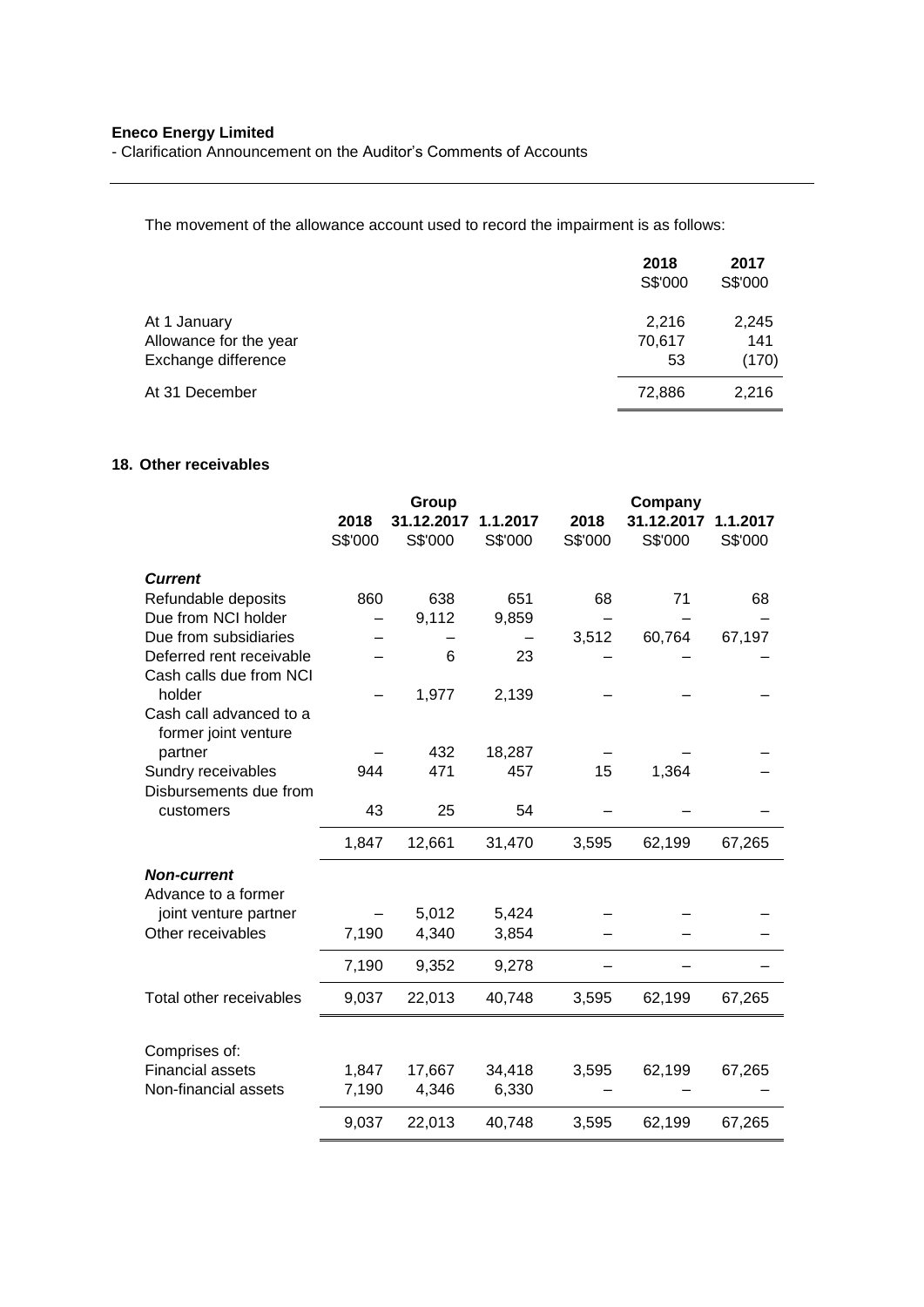- Clarification Announcement on the Auditor's Comments of Accounts

#### Other receivables that are impaired

The Group's other receivables that are impaired at the end of the reporting period and the movement of the allowance accounts used to record the impairment are as follows:

|                                                |          | Group               |         |
|------------------------------------------------|----------|---------------------|---------|
|                                                | 2018     | 31.12.2017 1.1.2017 |         |
|                                                | S\$'000  | S\$'000             | S\$'000 |
| Other receivables - nominal amounts            | 22,900   | 3.393               | 3.671   |
| Less: Allowance for doubtful other receivables | (22,900) | (3,393)             | (3,671) |
|                                                |          |                     |         |

|                                                                          | Group<br><b>Individually impaired</b> |                 |
|--------------------------------------------------------------------------|---------------------------------------|-----------------|
|                                                                          | 2018<br>S\$'000                       | 2017<br>S\$'000 |
| Movement in allowance for doubtful other<br>receivables:<br>At 1 January | 3,393                                 | 3,671           |
| Allowance for the year<br>Exchange difference                            | 19,149<br>358                         | (278)           |
| At 31 December                                                           | 22,900                                | 3,393           |

## *Due from joint venture partner*

In the previous years, the Group had recognised an allowance for doubtful other receivables of S\$3,473,000 (US\$2,538,000) for the advance made to joint venture partner of Ramba Energy Jatirarangon Limited Block. The amount recoverable was to be paid through the joint venture partner's portion of entitlement based on the funding agreement between the subsidiary and the joint venture partner.

## *Due from subsidiaries*

Amounts due from subsidiaries are non-trade in nature, unsecured, non-interest bearing, repayable on demand and are expected to be settled in cash or offset against intercompany balances in future.

# *Due from/cash calls due from NCI holder*

These balances, which are due from the non-controlling interest ("NCI") holder of Hexindo, are non-trade in nature, secured by its shares in Hexindo. The amounts due from NCI holder included a loan amount of S\$9,032,000 (31 December 2017: S\$8,822,000, 1 January 2017: S\$9,546,000) with interest rate of 10% per annum and repayable by February 2018. During the year, the Group recorded an impairment of S\$9,195,000 (2017: S\$Nil) for the amounts due from NCI holder.